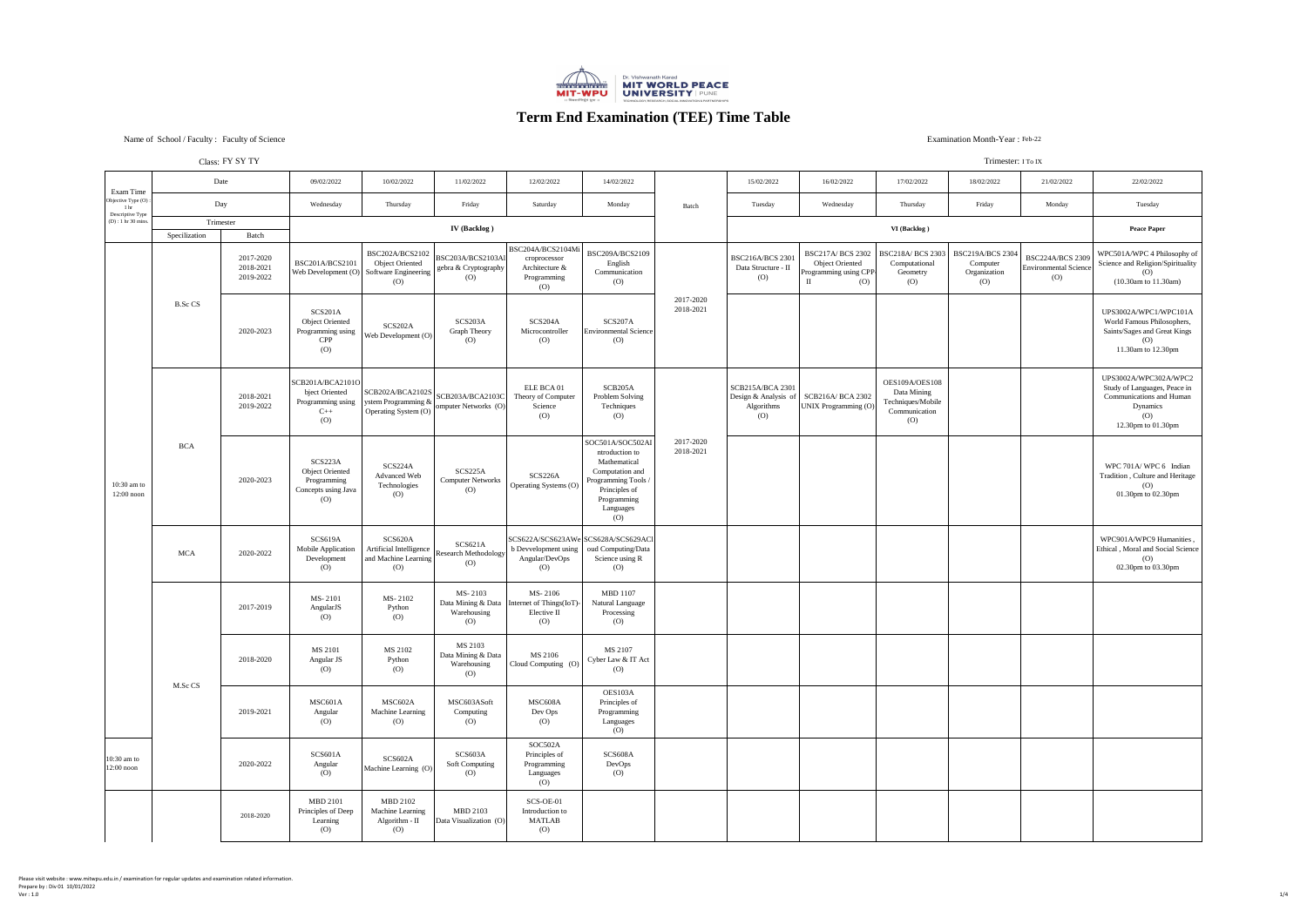# **Term End Examination (TEE) Time Table**

### Examination Month-Year: Feb-22

#### Trimester: I To IX

## Name of School / Faculty : Faculty of Science

|                                             |                | C1433.11.01.11                      |                                                                                 |                                                                                              |                                                                                 |                                                                                                                                                           |                                                                 |                                     |                                                                                                |                                                                                            |                                                                                                    | $111111 \cup 1011$ , $11011$                                                             |                                                                                    |  |
|---------------------------------------------|----------------|-------------------------------------|---------------------------------------------------------------------------------|----------------------------------------------------------------------------------------------|---------------------------------------------------------------------------------|-----------------------------------------------------------------------------------------------------------------------------------------------------------|-----------------------------------------------------------------|-------------------------------------|------------------------------------------------------------------------------------------------|--------------------------------------------------------------------------------------------|----------------------------------------------------------------------------------------------------|------------------------------------------------------------------------------------------|------------------------------------------------------------------------------------|--|
| $10:30$ am to<br>$12:00$ noon               | M.Sc DSBDA     | 2019-2021                           | MBD601A<br>Principles of Deep<br>Learning<br>$\left( 0\right)$                  | MBD602A<br><b>Artificial Intelligence</b><br>(O)                                             | <b>OES101A</b> Introduction<br>to Matlab<br>(O)                                 |                                                                                                                                                           |                                                                 |                                     |                                                                                                |                                                                                            |                                                                                                    |                                                                                          |                                                                                    |  |
|                                             |                | 2020-2022                           | SCS611A<br>Principles Of Deep<br>Learning<br>$\left( 0\right)$                  | SCS612A<br>Artificial Intelligence<br>(O)                                                    | SCS616A<br>Data Science Trends<br>and Tools<br>$\overline{O}$                   |                                                                                                                                                           |                                                                 |                                     |                                                                                                |                                                                                            |                                                                                                    |                                                                                          |                                                                                    |  |
|                                             | Trimester      |                                     |                                                                                 |                                                                                              | VIII (Regular & Backlog)                                                        |                                                                                                                                                           |                                                                 |                                     |                                                                                                |                                                                                            | <b>VII</b> (Backlog)                                                                               |                                                                                          |                                                                                    |  |
|                                             | B.Sc CS        | 2017-2020<br>2018-2021<br>2019-2022 | <b>SCS312A/BCS 3201</b><br>Theoritical Computer<br>Science<br>$\left( 0\right)$ | <b>SCS313ABCS 3202</b><br>Programming in JAVA<br>(O)                                         | <b>SCS313ABCS 3203</b><br>Internet Programming<br>using PHP - II<br>(O)         | SCS318A/BCS<br>3206B/SCS319A Cyber<br>Law & Security / PHP<br>Frameworks<br>(O)                                                                           |                                                                 | 2017-2020<br>2018-2021<br>2019-2022 | SCS301A/BCS 3101<br>Operating System (O)                                                       | <b>SCS302A/BCS 3102</b><br>Programming in Java -I<br>$\left( 0 \right)$                    | <b>SCS303A/BCS 3103</b><br>Internet Programming<br>using PHP - I<br>(O)                            | SCS308A<br><b>Computer Graphics</b><br>(O)                                               | SCS311A/BCS3107C <br>Internet of Things<br>$\left( 0\right)$                       |  |
|                                             | <b>BCA</b>     |                                     | <b>Advanced Java</b><br>Programming<br>$\left( 0\right)$                        | SCS336A/BCA 3201   SCS337A/BCA 3202   SCS338A/BCA 3203  <br>Grid & Cloud<br>Computing<br>(O) | Optimization<br>Techniques<br>(O)                                               | $SCS339A/ELE - BCA -$<br>10 Management<br>Information System (O)                                                                                          |                                                                 |                                     | SCS328A/BCA 3101<br>Java Programming (O)                                                       | SCS329A/BCA 3102   SCS330A/BCA 3103<br> Web Programming using  Software Testing and<br>PHP | (O) Quality Assurance (O)                                                                          | SCS331A<br>Cyber Law<br>(O)                                                              | ELE - BCA - 09<br><b>Business</b><br>Communication<br>$\overline{O}$               |  |
|                                             | Trimester      |                                     |                                                                                 |                                                                                              | <b>II</b> (Backlog)                                                             |                                                                                                                                                           |                                                                 |                                     |                                                                                                |                                                                                            | <b>I</b> (Backlog)                                                                                 |                                                                                          |                                                                                    |  |
| $01:00 \text{ pm To}$<br>$02:30 \text{ pm}$ | <b>B.Sc CS</b> | 2017-2020<br>2018-2021<br>2019-2022 | Modular Programming<br>using C<br>(O)                                           | elational Database<br><b>Management System</b><br>$\left( 0\right)$                          | raph Theory<br>(O)                                                              | $\mid \text{BSC109A/BCS 1201}\mid \text{BSC110A/BCS1202R}\mid \text{BSC111A/BCS1203G}\mid \text{BSC112ABCS1204Pro}\mid\text{A}$<br>bability Theory<br>(O) | BSC113A/BCS1205Pr <br>inciples of Digital<br>Electronics<br>(O) |                                     | <b>BSC101A/BCS1101</b><br>Introduction to<br>Programming & Basic<br>Programming using C<br>(0) | BSC102A/BCS1102<br>Fundamentals of<br>Database<br>$\left( 0\right)$                        | <b>BSC103A/BCS1103</b><br>Fundamentals of<br>Mathematics<br>(0)                                    | BSC104A/BCS1104<br><b>Basic Statistics</b><br>(0)                                        | BSC105A/BCS1105<br><b>Principles of Analog</b><br>Electronics<br>$\left( 0\right)$ |  |
|                                             |                | 2020-2023                           | <b>BSC107B</b><br>Advanced C<br>Programming<br>(0)                              | BSC108B<br>Relational database<br><b>Management System</b><br>$\left( 0\right)$              | <b>BSC109B</b><br>Fundamentals of<br><b>Statistics</b><br>(0)                   | BSC110B<br><b>Advanced Digital</b><br>Electronics<br>(O)                                                                                                  | BSC113B<br><b>Communication Skill</b><br>(D)                    |                                     | BSC101B<br><b>Basic Programming</b><br>using C<br>(0)                                          | BSC102B<br>Database Management<br>System<br>(0)                                            | BSC103B<br>Fundamentals of<br>Mathematics<br>(O)                                                   | BSC104B<br>Introduction to Analog<br>& Digital Electronics<br>(0)                        |                                                                                    |  |
|                                             | <b>BCA</b>     | 2018-2021<br>2019-2022              | BCA106A/ BCA -<br>1201<br>Advanced C<br>(O)                                     | BCA107A/BCA-<br>1202<br>(O)                                                                  | BCA108A/BCA-<br>1203<br>Appiled Mathematics   Database Management<br>System (O) | BCA109A/BCA-1204<br><b>Calculus &amp; Matrices</b><br>(O)                                                                                                 |                                                                 |                                     | <b>BCA101A/BCA-110</b><br>Fundamentals of<br>Computer<br>(0)                                   | BCA102A/BCA-1102   BCA103A/BCA-1103<br>Programming in C<br>(0)                             | <b>Business Mathematics</b><br>$\left( 0\right)$                                                   | <b>BCA104A/BCA-1104</b><br>Introduction to Logical<br>Circuit & Digital<br>(O)<br>Design |                                                                                    |  |
|                                             |                | 2020-2023                           | BCA106B<br>Advanced C<br>(0)                                                    | BCA107B<br><b>Relational Database</b><br><b>Management System</b><br>(O)                     | BCA108B<br>Discrete Mathematics<br>(O)                                          | BCA109B<br>Computer Organization<br>& Introduction to<br>Microprocessor<br>(O)                                                                            | <b>BIB 111B</b><br><b>Environmental Science</b><br>(O)          |                                     | BCA101B<br>Programming in C<br>(0)                                                             | BCA102BDatabase<br>Management<br>System/DBMS<br>$\left( 0\right)$                          | BCA103B<br>Introduction to Digital<br>Electronics<br>(0)                                           | BCA105BBusiness<br>Communication<br>(D)                                                  |                                                                                    |  |
|                                             | <b>MCA</b>     | 2020-2022                           | MCA108B<br>Web Thechnologies<br>$\left( 0\right)$                               | MCA109B<br>Data Structures<br>(O)                                                            | MCA110B<br><b>Unified Modelling</b><br>Language<br>(O)                          | MCA111B<br><b>Network Security</b><br>(O)                                                                                                                 | MCA112B<br><b>Advanced Java</b><br>(O)                          |                                     | MCA101B<br><b>Object Oriented</b><br>Programming using<br>Java<br>(0)                          | MCA102B<br>RDBMS Concepts (O)                                                              | MCA103B<br><b>Operating Systems</b><br>(O)                                                         | MCA104B<br>and Networking<br>(0)                                                         | MCA105B<br>Data Communications   Software Engineering<br>Concepts<br>(O)           |  |
|                                             |                | 2017-2019                           | MS-1201<br>Design and Analysis of<br>Algorithms<br>(0)                          | MS-1202<br><b>Advanced Java</b><br>Programming<br>$\left( 0\right)$                          | MS-1203<br>R Programming<br>(O)                                                 | MS-1204<br><b>Advanced Networking</b><br>Concepts<br>(O)                                                                                                  |                                                                 |                                     | MS-1101Automata<br>Theory and<br>Computability<br>(0)                                          | MS-1102<br><b>Advanced Operating</b><br>System<br>$\left( 0\right)$                        | MS-1103<br><b>Advanced Object</b><br><b>Oriented Programming</b><br>Concepts<br>$\left( 0 \right)$ | MS-1104<br><b>Network Security</b><br>(O)                                                |                                                                                    |  |
| $01:00 \text{ pm To}$<br>02:30 pm           | M.Sc CS        | 2018-2020                           | MS - 1201<br>Design and Analysis of<br>Algorithms<br>(0)                        | MS - 1202<br>Andriod Programming <sup>1</sup><br>(O)                                         | MS - 1203<br>Artificial Intelligence<br>and Machine Learning<br>$\overline{O}$  | MS - 1206<br>Researching<br>Information System &<br>Computing<br>(O)                                                                                      |                                                                 |                                     | MS-1101<br><b>Advanced Java</b><br>$\left( 0\right)$                                           | MS - 1102<br><b>Advanced Operating</b><br>Systems<br>(O)                                   | MS-1103<br>Science Concepts (O)                                                                    | MS-1104<br>Introduction to Data $\bigg $ Network Security (O)                            |                                                                                    |  |
|                                             |                | 2019-2021                           | MSC107A<br><b>Algorithm Design</b><br>Strategies<br>$\left( 0\right)$           | MSC108A<br>Andriod Programming<br>(O)                                                        | MSC109A<br>Data Mining and<br>Warehousing<br>$\left( 0\right)$                  | OES106A<br><b>UI</b> Designing<br>(O)                                                                                                                     |                                                                 |                                     | MSC101A<br><b>Advanced Java</b><br>(0)                                                         | MSC102A<br><b>Advanced Operating</b><br>Systems<br>$\left( 0\right)$                       | MSC103A<br>Introduction to Data<br>Science and R<br>Programming<br>(O)                             | MSC104A<br>Network Security (O)                                                          |                                                                                    |  |

Class: FY SY TY

Please visit website : www.mitwpu.edu.in / examination for regular updates and examination related information. Prepare by : Div 01 10/01/2022 Ver : 1.0 2/4

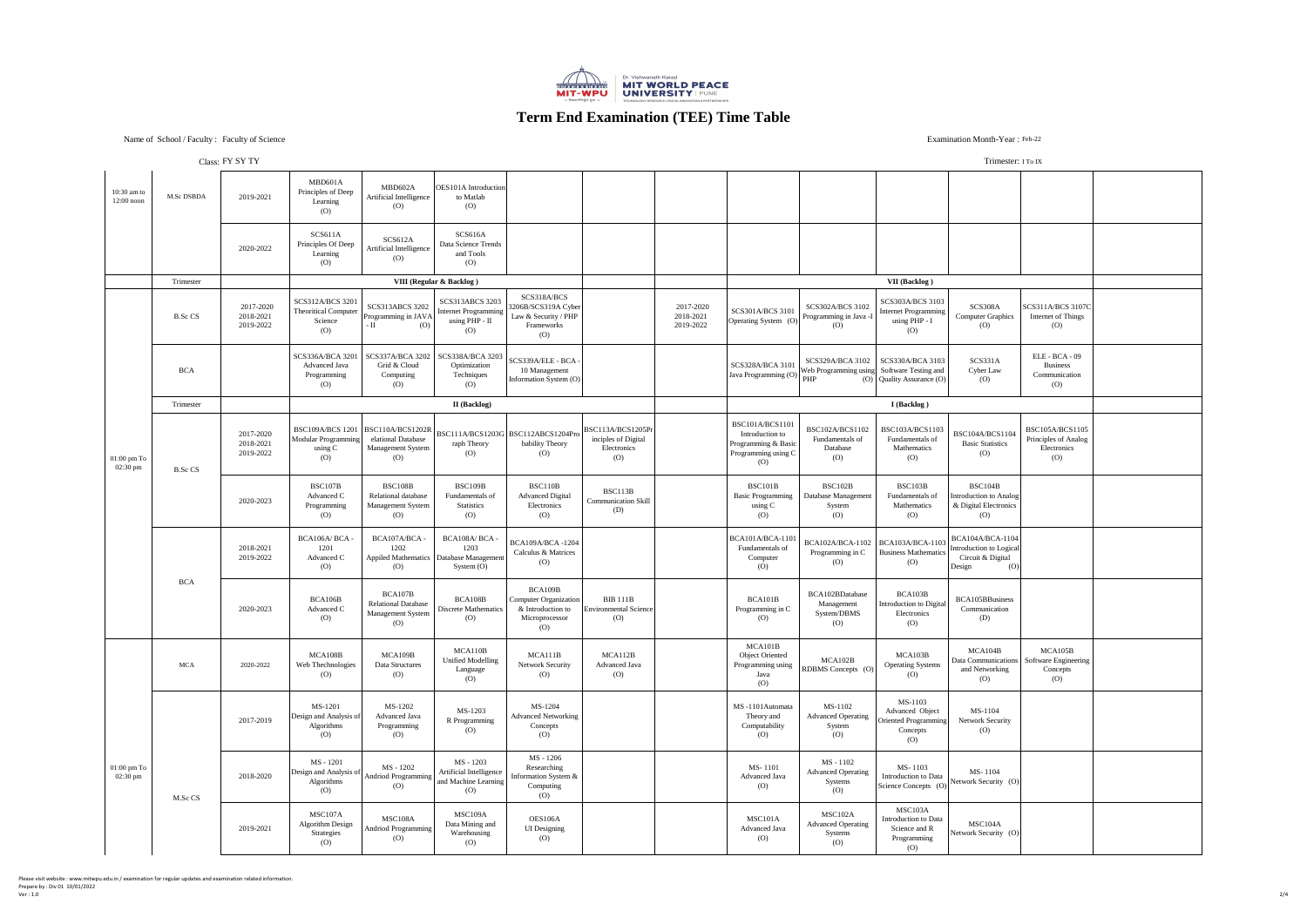# **Term End Examination (TEE) Time Table**

## Examination Month-Year: Feb-22

#### Trimester: I To IX

## Name of School / Faculty : Faculty of Science

|                                                       |                | $C1433.11$ D I II                   |                                                                                         |                                                                                        |                                                               |                                                                                                                                                                        |                                                                  |                                                                   |                                                                                         |                                                                                                      | $111111 \cup 1011$ , $11011$                                                                           |                                               |  |
|-------------------------------------------------------|----------------|-------------------------------------|-----------------------------------------------------------------------------------------|----------------------------------------------------------------------------------------|---------------------------------------------------------------|------------------------------------------------------------------------------------------------------------------------------------------------------------------------|------------------------------------------------------------------|-------------------------------------------------------------------|-----------------------------------------------------------------------------------------|------------------------------------------------------------------------------------------------------|--------------------------------------------------------------------------------------------------------|-----------------------------------------------|--|
|                                                       |                | 2020-2022                           | MSC507B<br><b>Algorithm Design</b><br>Strategies<br>(0)                                 | MSC508B<br><b>Android Programming</b><br>$\left( 0\right)$                             | MSC509B<br>Data Mining and<br>Warehousing<br>(O)              | SOC503A/SOC504APr<br>inciples of Information<br>System/Machine<br>(O)<br>Learning                                                                                      |                                                                  | MSC501BAdvanced<br>Java $(O)$                                     | MSC502BAdvanced<br><b>Operating Systems</b><br>(0)                                      | MSC503B<br>Introduction to Data<br>Science and R<br>programming<br>(O)                               | MSC504BNetwork<br>Security (O)                                                                         |                                               |  |
| $01:00~\mathrm{pm}~\mathrm{To}$<br>$02:30 \text{ pm}$ |                | 2018-2020                           | MBD - 1201<br>Mathematics for<br>$ {\text{Machine Learning (O)}} $ Machine Learning (O) | MBD - 1202<br>Statistics &<br><b>Optimization</b> for                                  |                                                               |                                                                                                                                                                        |                                                                  | <b>MBD-1101</b><br>Data Warehousing &<br>Data Mining<br>(O)       | $(O)MBD-1102$<br><b>Parallel And Distributed</b><br>Computing (O)                       | MBD-1103<br>Big Data Architecture<br>& Ecosystem - Hadoop<br>(0)                                     | <b>MBD-1104</b><br><b>Basics of Statistics</b><br>$\left( 0\right)$                                    |                                               |  |
|                                                       | M.Sc DSBDA     | 2019-2021                           | MBD107A<br><b>Machine Learning</b><br>Algorithm - I<br>$\left( 0\right)$                |                                                                                        |                                                               |                                                                                                                                                                        |                                                                  | MBD101A<br>Data Warehousing and<br>Data Mining (O)                | MBD102A Mathematics<br>for Machine Learning<br>(O)                                      | MBD103A<br>Statistics &<br>Optimization for<br><b>Machine Learning</b><br>(0)                        | MBD104A<br>Big Data Architecture<br>& Ecosystem - Hadoop<br>$\left( 0\right)$                          |                                               |  |
|                                                       |                | 2020-2022                           | MBD507B<br><b>Machine Learning</b><br>Algorithm- I<br>$\left( 0\right)$                 | ECOPE12<br>Digital Image<br>Processing<br>(0)                                          |                                                               |                                                                                                                                                                        |                                                                  | MBD501BData<br>Warehousing & Data<br>Mining<br>(0)                | MBD502BMathematics<br>for Machine Learning<br>(0)                                       | MBD503BStatistics &<br><b>Optimization</b> for<br><b>Machine Learning</b><br>(O)                     | MBD504BBig Data<br>Architecture &<br>Ecosystem - Hadoop<br>$\left( 0\right)$                           |                                               |  |
|                                                       | Trimester      |                                     |                                                                                         |                                                                                        | V (Regular & Backlog)                                         |                                                                                                                                                                        |                                                                  |                                                                   |                                                                                         | <b>III</b> (Backlog)                                                                                 |                                                                                                        |                                               |  |
| $03:00 \text{ pm}$ To<br>04:30 pm                     | <b>B.Sc CS</b> | 2017-2020<br>2018-2021<br>2019-2022 | <b>BSC210A/BCS 2201</b><br>Data Structure - I<br>(O)                                    | <b>BSC211A/BCS 2202</b><br><b>Object Oriented</b><br>Programming using<br>CPP I<br>(O) | <b>BSC212A/BCS 2203</b><br><b>Numerical Techniques</b><br>(O) | <b>BSC213A/BCS 2204</b><br>Introducrion to 8051<br>Microcontroller,<br>Interfacing and<br>Programming/<br>Introduction to<br>Microcontroller &<br>Communication<br>(O) | <b>BSC227A/BCS 2209</b><br>English<br>Communication<br>(0)       | <b>BSC117A/BCS 1301</b><br>Advanced<br>Programming Using C<br>(O) | <b>BSC118A/BCS 1302</b><br>System analysis and<br>design<br>$\left( 0\right)$           | Number Theory &<br>Calculus<br>$\overline{O}$                                                        | BSC119A/BCS 1303   BSC120A/BCS 1304   BSC121A/BCS 1305<br>Correlation,<br>Regression & Analysis<br>(O) | <b>Advanced Digital</b><br>Electronics<br>(O) |  |
|                                                       |                | 2020-2023                           | SCS208A<br>Core Java<br>(O)                                                             | SCS209A<br>Internet Programming<br>using PHP<br>$\left( 0\right)$                      | SCS210A<br>Numerical<br>Computational<br>Methods<br>(O)       | SCS211A<br><b>Object Oriented</b><br><b>Software Engineering</b><br>(0)                                                                                                | SCS212A<br>Data Communication<br>& Networking<br>(0)             | <b>BSC114B</b><br>Data Structure using C<br>(O)                   | BSC115B<br><b>Software Engineering</b><br>(O)                                           | BSC116B<br>Linear Algebra<br>(0)                                                                     | BSC117B<br>Microprocessor Family<br>(0)                                                                |                                               |  |
|                                                       | <b>BCA</b>     | 2018-2021<br>2019-2022              | <b>SCB208A/CA 2201</b><br><b>Object Oriented</b><br>Software Engineering<br>(O)         | SCB209A/BCA 2202<br>Dot net Framework<br>(O)                                           | <b>SCB210A/BCA 2203</b><br>Numerical Method (O)               | SCB212A/ELE-BCA-<br>05<br><b>Network Security</b><br>(O)                                                                                                               |                                                                  | BCA113A/BCA1301<br>(O)                                            | Data Structures using   Computer Organization<br>& Micrioprocessor<br>$\left( 0\right)$ | BCA114A/BCA1302   BCA115A/BCA1303  <br><b>Relational Database</b><br><b>Management System</b><br>(O) | BCA116A/BCA1304<br><b>Software Engineering</b><br>(0)                                                  |                                               |  |
|                                                       |                | 2020-2023                           | SCS228A<br><b>Advanced Java</b><br>(O)                                                  | SCS229A<br>Python<br>(O)                                                               | SCS230A<br><b>Network Security</b><br>(O)                     | SCS231A<br><b>Mobile Operating</b><br>Systems<br>(0)                                                                                                                   | SCS232A<br><b>Object Oriented</b><br>Software engineering<br>(0) | BCA112B<br>Data Structures using<br>(O)                           | BCA113B<br>Fundamentals of Web<br>Technologies<br>(O)                                   | BCA114B<br><b>Operation Research</b><br>(0)                                                          | BCA115B<br>Software Engineering<br>(0)                                                                 |                                               |  |
|                                                       | <b>MCA</b>     | 2020-2022                           |                                                                                         |                                                                                        |                                                               |                                                                                                                                                                        |                                                                  | MCA115B<br><b>Advanced Web</b><br>Technologies<br>(O)             | MCA116B.<br><b>NET Framework</b><br>(ASP.NET)<br>(O)                                    | MCA117B<br>Software Project<br>Management<br>$\left( 0\right)$                                       | MCA118B<br>Design and Analysis of<br>Algorithms<br>(0)                                                 | MCA119B<br>Python<br>$\left( 0\right)$        |  |
|                                                       |                | 2017-2019                           |                                                                                         |                                                                                        |                                                               |                                                                                                                                                                        |                                                                  | MS-1301<br>Windows<br>Programming & VC++<br>(O)                   | MS-1302<br>Dot Net<br>$\left( 0\right)$                                                 | MS-1303<br>Artificial intelligence<br>Computability<br>(0)                                           | MS-1304<br>Software Project<br>Management<br>$\left( 0\right)$                                         |                                               |  |
|                                                       |                | 2018-20                             |                                                                                         |                                                                                        |                                                               |                                                                                                                                                                        |                                                                  | MS 1301<br>R Programming<br>(O)                                   | MS 1302<br>Dot Net $(F#)$<br>(O)                                                        | MS 1303<br>Mobile<br>Communication<br>Concepts<br>(O)                                                | MS 1306<br><b>Next Generation</b><br>Database<br>$\left( 0\right)$                                     |                                               |  |
|                                                       | M.Sc CS        | 2019-2021                           |                                                                                         |                                                                                        |                                                               |                                                                                                                                                                        |                                                                  | MSC113A<br>Artificial Intelligence<br>(O)                         | MSC114A<br>Dot $Net(F#)$<br>(O)                                                         | MSC115A<br>Cloud Computing (O)                                                                       | MSC119A<br><b>Next Generation</b><br>Databases<br>$\left( 0\right)$                                    |                                               |  |
|                                                       |                |                                     |                                                                                         |                                                                                        |                                                               |                                                                                                                                                                        |                                                                  |                                                                   |                                                                                         |                                                                                                      |                                                                                                        |                                               |  |

Class: FY SY TY

Please visit website : www.mitwpu.edu.in / examination for regular updates and examination related information. Prepare by : Div 01 10/01/2022 Ver : 1.0 3/4